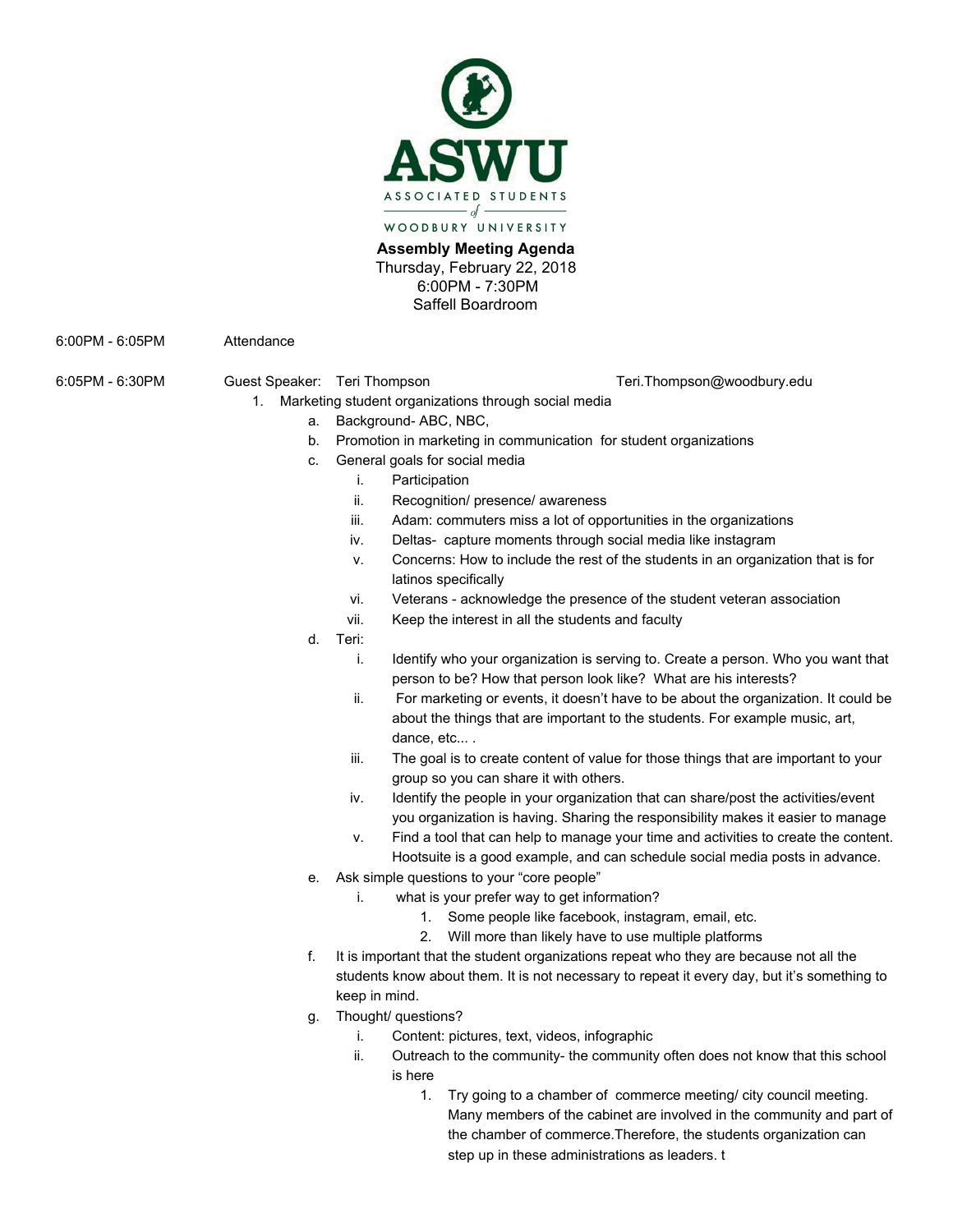|                 |            |                        | iii.<br>People look for connect with each other in social media. The same happens in<br>students organizations. The students organizations can target high schools in<br>Burbank so these students can know that they can find a new way to connect at<br>Woodbury.                                                                                                                                                                                                                                                                                                                                                                                                                                                                                                                                                                                                                                                                                                                                                                                                                                                                                                                                                      |
|-----------------|------------|------------------------|--------------------------------------------------------------------------------------------------------------------------------------------------------------------------------------------------------------------------------------------------------------------------------------------------------------------------------------------------------------------------------------------------------------------------------------------------------------------------------------------------------------------------------------------------------------------------------------------------------------------------------------------------------------------------------------------------------------------------------------------------------------------------------------------------------------------------------------------------------------------------------------------------------------------------------------------------------------------------------------------------------------------------------------------------------------------------------------------------------------------------------------------------------------------------------------------------------------------------|
|                 |            | h.                     | Commuters-                                                                                                                                                                                                                                                                                                                                                                                                                                                                                                                                                                                                                                                                                                                                                                                                                                                                                                                                                                                                                                                                                                                                                                                                               |
|                 |            |                        | Peak commuter interest through social media, and webinars to help for<br>i.<br>convenience                                                                                                                                                                                                                                                                                                                                                                                                                                                                                                                                                                                                                                                                                                                                                                                                                                                                                                                                                                                                                                                                                                                               |
|                 |            |                        | ii.<br>Not all the students check up their emails or social media. Some people would                                                                                                                                                                                                                                                                                                                                                                                                                                                                                                                                                                                                                                                                                                                                                                                                                                                                                                                                                                                                                                                                                                                                     |
|                 |            |                        | pay more attention to whiteboard signs.                                                                                                                                                                                                                                                                                                                                                                                                                                                                                                                                                                                                                                                                                                                                                                                                                                                                                                                                                                                                                                                                                                                                                                                  |
|                 |            |                        | Some of the students stay in their respective buildings and they don't know about<br>iii.                                                                                                                                                                                                                                                                                                                                                                                                                                                                                                                                                                                                                                                                                                                                                                                                                                                                                                                                                                                                                                                                                                                                |
|                 |            |                        | the activities around campus                                                                                                                                                                                                                                                                                                                                                                                                                                                                                                                                                                                                                                                                                                                                                                                                                                                                                                                                                                                                                                                                                                                                                                                             |
|                 | Responses: | İ.                     | Sandwich boards- you are allowed to print 24x36 posters                                                                                                                                                                                                                                                                                                                                                                                                                                                                                                                                                                                                                                                                                                                                                                                                                                                                                                                                                                                                                                                                                                                                                                  |
|                 |            | j.                     | Talk to IT, possibly get the TV out                                                                                                                                                                                                                                                                                                                                                                                                                                                                                                                                                                                                                                                                                                                                                                                                                                                                                                                                                                                                                                                                                                                                                                                      |
|                 |            | k.                     | Utilize restroom bulletin boards                                                                                                                                                                                                                                                                                                                                                                                                                                                                                                                                                                                                                                                                                                                                                                                                                                                                                                                                                                                                                                                                                                                                                                                         |
|                 |            | Ι.                     | <b>INCENTIVES</b>                                                                                                                                                                                                                                                                                                                                                                                                                                                                                                                                                                                                                                                                                                                                                                                                                                                                                                                                                                                                                                                                                                                                                                                                        |
|                 |            |                        | i.<br>People love free stuff                                                                                                                                                                                                                                                                                                                                                                                                                                                                                                                                                                                                                                                                                                                                                                                                                                                                                                                                                                                                                                                                                                                                                                                             |
|                 |            |                        | Meet up with something to eat<br>ii.                                                                                                                                                                                                                                                                                                                                                                                                                                                                                                                                                                                                                                                                                                                                                                                                                                                                                                                                                                                                                                                                                                                                                                                     |
|                 |            |                        | Once they are they, then you can share what your organization is about<br>iii.                                                                                                                                                                                                                                                                                                                                                                                                                                                                                                                                                                                                                                                                                                                                                                                                                                                                                                                                                                                                                                                                                                                                           |
|                 |            |                        | Not all the events have to be big,<br>iv.                                                                                                                                                                                                                                                                                                                                                                                                                                                                                                                                                                                                                                                                                                                                                                                                                                                                                                                                                                                                                                                                                                                                                                                |
|                 |            |                        | Email: teri.thomsop@woodbury.edu<br>ν.                                                                                                                                                                                                                                                                                                                                                                                                                                                                                                                                                                                                                                                                                                                                                                                                                                                                                                                                                                                                                                                                                                                                                                                   |
| 6:30PM- 6:35 PM |            | <b>Upcoming Events</b> |                                                                                                                                                                                                                                                                                                                                                                                                                                                                                                                                                                                                                                                                                                                                                                                                                                                                                                                                                                                                                                                                                                                                                                                                                          |
|                 |            |                        | 1. Operation smile- Sigma Omega Nu and Beta Lambda Chi. Next Tuesday and Wednesday during                                                                                                                                                                                                                                                                                                                                                                                                                                                                                                                                                                                                                                                                                                                                                                                                                                                                                                                                                                                                                                                                                                                                |
|                 |            | lunch                  |                                                                                                                                                                                                                                                                                                                                                                                                                                                                                                                                                                                                                                                                                                                                                                                                                                                                                                                                                                                                                                                                                                                                                                                                                          |
|                 | 2.         |                        | Zone V- First meeting on Saturday 10:00am.                                                                                                                                                                                                                                                                                                                                                                                                                                                                                                                                                                                                                                                                                                                                                                                                                                                                                                                                                                                                                                                                                                                                                                               |
|                 | 3.         |                        | AIAS: Panda fundraising event                                                                                                                                                                                                                                                                                                                                                                                                                                                                                                                                                                                                                                                                                                                                                                                                                                                                                                                                                                                                                                                                                                                                                                                            |
| 6:35PM - 6:40PM |            | Senator Reports        |                                                                                                                                                                                                                                                                                                                                                                                                                                                                                                                                                                                                                                                                                                                                                                                                                                                                                                                                                                                                                                                                                                                                                                                                                          |
|                 |            | School of Architecture |                                                                                                                                                                                                                                                                                                                                                                                                                                                                                                                                                                                                                                                                                                                                                                                                                                                                                                                                                                                                                                                                                                                                                                                                                          |
|                 | 1.         | Mohamed Hassan         | mohamed.hasan@woodbury.edu                                                                                                                                                                                                                                                                                                                                                                                                                                                                                                                                                                                                                                                                                                                                                                                                                                                                                                                                                                                                                                                                                                                                                                                               |
|                 |            | а.                     | Hi everyone. I'm going to meet with Marc next week to talk about study abroad,<br>automatically enrolling students into a new studio, and some quality of life improvements<br>around the school of architecture. If you have any other suggestions please email me or<br>pull me aside when you see me. Thanks!                                                                                                                                                                                                                                                                                                                                                                                                                                                                                                                                                                                                                                                                                                                                                                                                                                                                                                         |
|                 | 2.         |                        | Jasmine Mangona<br>jasmine.mangona@woodbury.edu                                                                                                                                                                                                                                                                                                                                                                                                                                                                                                                                                                                                                                                                                                                                                                                                                                                                                                                                                                                                                                                                                                                                                                          |
|                 |            |                        | a. I just had my first meeting with Christoph Korner today and here are topics we discussed.<br>Please let me know if you need any additional information.                                                                                                                                                                                                                                                                                                                                                                                                                                                                                                                                                                                                                                                                                                                                                                                                                                                                                                                                                                                                                                                               |
|                 |            | b.                     | Hi everyone! This week I met with Christoph Korner who is the department chair for<br>Interior Architecture. His main concern for the Design Center is to change the current<br>keypad on the exterior doors to a key card entrance. He plans for the change to happen in<br>September. Another topic we discussed was the recycling bins that was brought up by the<br>previous senator about a year ago, however he is unaware if they were already made or if<br>there are plans to create new ones. He brought up the idea of possibly changing the<br>desks and chairs in the studios in the Design Center and also adding in shelves for<br>additional storage. In regards to the Materials Lab which is located downstairs, Annie Chu<br>is looking for first and second year Interior Architecture students to help run it and she<br>plans on installing a whiteboard and pin-up space as well. I also plan on working with<br>Mohamed on integrating Interior Architecture concerns and suggestions into the<br>Architecture survey. I will also be meeting with Ingalill March 1st. I plan on going around<br>the studios and asking if any students have any questions, comments, or concerns. Thank<br>you! |

School of Business

- 1. Melissa Toribio [mellytoribio@gmail.com](mailto:mellytoribio@gmail.com) 
	- a. I hope everyone's classes are going well as we approach midterms. I would just like to remind everyone that the next Executive in Residence will be Dr. Tom Oliver. You can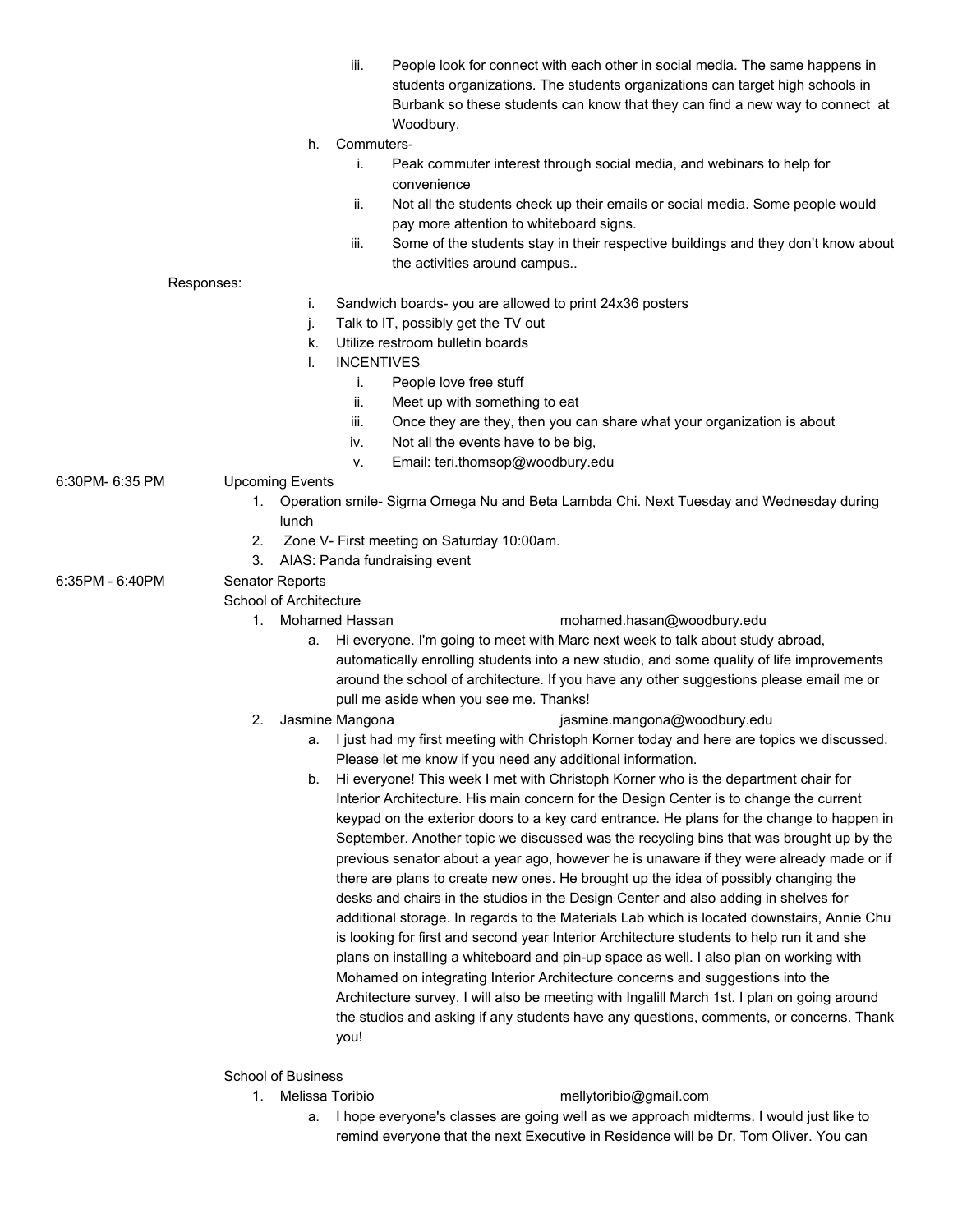speak to Joy to make an appointment with him anytime between 1-4 p.m on Monday, February 26.

# 1. Marie Vanian Marie.vanian@woodbury.edu

a. No Report.

School of Media, Culture, and Design

## 1. Niomie Glory **Niomie.Glory@woodbury.edu**

- a. For this week, I have continued working with Behnoush and following through with the classrooms. They have added the smaller desks and chairs, which leaves the students with a much more comfortable seating arrangement then with the stools. Also, they will be adding more outlets for easier access. For next week, I will be talking to Jennifer Peterson, the communications chair. If anyone has any comments or concerns then please email me. Thank you.
- 
- 2. Anna Harrington **[Anna.HarringtonBilu@woodbury.edu](mailto:Anna.HarringtonBilu@woodbury.edu)** 
	- a. Hello everyone,
	- b. Next week I will be meeting with Anna Leiker the chair of Fashion as well as rescheduling my meeting with George Larkin, the chair of Film. As per usual, please email me if you have any questions, comments, or concerns that you would like me to bring up in such meetings. Aside from that, please reach out to me if you need anything.

## College of Liberal Arts

## 1. Akeima Young [akeimayoung@hotmail.com](mailto:akeimayoung@hotmail.com)

a. Hey everyone, this week for Cola I was able to set appointments for the chairs in the department where in one of those meetings we discussed the new on campus literary magazine moriah and how the department can help them to be successful . Professor cremer has been sick but when he returns we will be discussing possible dates for the job fair.. If you are in the college of Liberal arts please reach out to me to let me know what changes if any, you'd like to see. I will be making appointments with my chairs for this upcoming week.

2. VACANT Please email any recommendations to aswu@woodbury.edu

6:40PM - 6:55PM Executive Board Reports

1. Alexandra Holguin, Presiden alex.holguin@woodbury.edu

Guest Speakers

- a. Confirmed:
	- i. Teri Thompson
	- ii. Tamara Blok
	- iii. Greg Houle
- b. Pending
	- i. Stevon Lewis
		- 1. What topic would you like Stevon to cover or the same as last semester of suicide.

#### -How to relax

- c. Suggestions: Are their any other suggestions for guest speakers.
	- Guest speaker suggestions: John Lewis
		- 1. In light of mass shooting, what are the procedures of these types of situations
			- 2. CPR certification
			- 3. Books to prepare for emergency situation
		- 4. Start to look and/or read the book
		- 5. Read a couple of pages with the organization so they can communicate it with others
- d. Elections: Elections officially begin Monday. We will be voting using the same source as last semester voting. An email will be sent to all the students and we will post a QR code to vote after the email is sent in the president and treasurers group me to pass around. At AS-You day one activity will be an in n out truck to receive the in n out you must provide proof that you have voted. I would suggest screen shooting your success screen after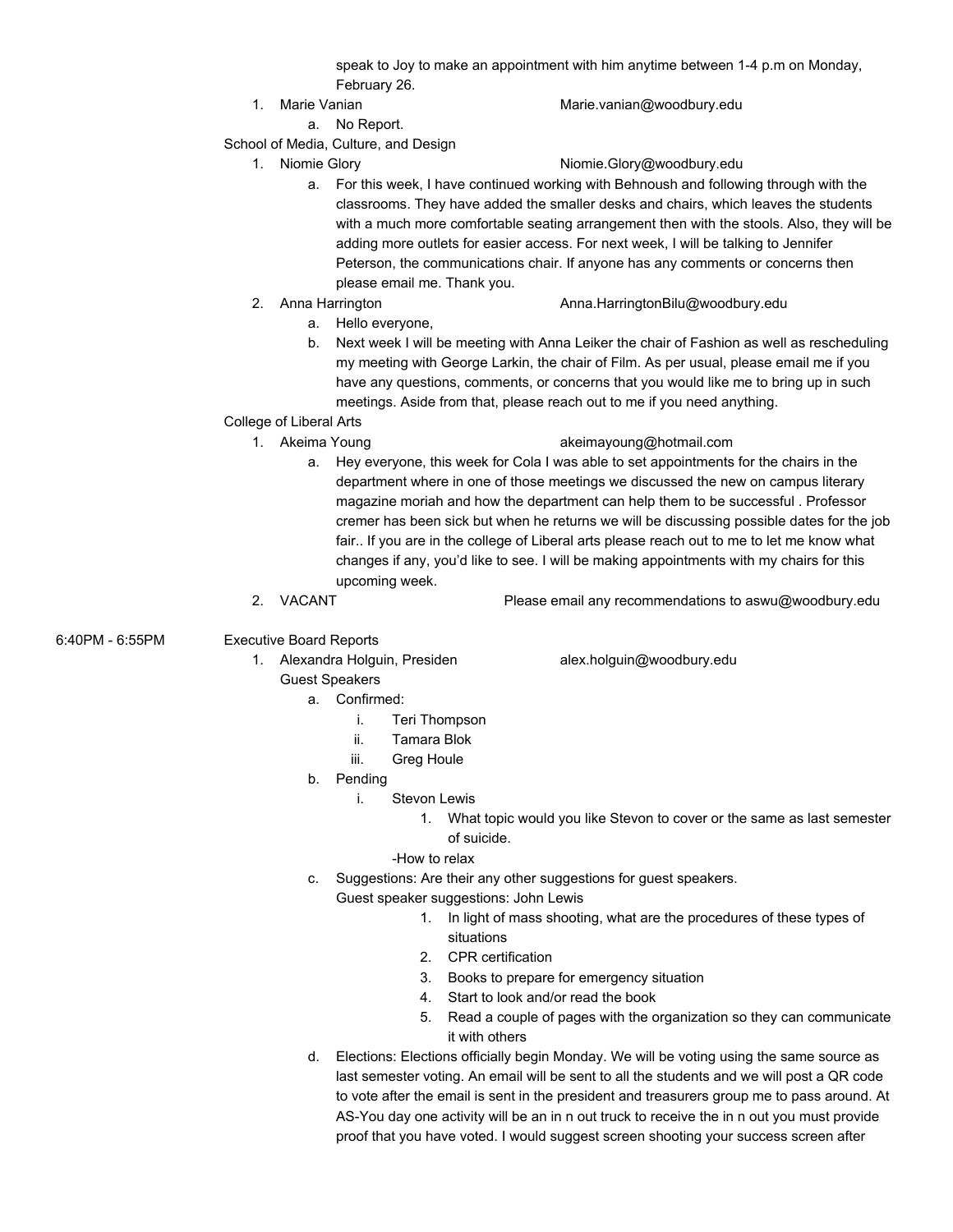voting to get you in n out Wednesday. Autumn will go more in depth on other activities that will be at AS-You day

2. William Garcia, Executive VP [william.garcia@woodbury.edu](mailto:william.garcia@woodbury.edu) 

I would like to introduce our newest member of ASWU, Conny our secretary who will be taking minutes during our assembly meetings

3. Bennet Cariaga, VP of Finance [bennet.cariaga@woodbury.edu](mailto:bennet.cariaga@woodbury.edu)

New projects coming soon

- a. Hey! Midterms are around the corner! Take advantage of the time you have to complete your work so that you avoid working at the last minute.
- b. I have been notified that Sarah is catching up on FREAs and Flyers. Don't worry about late submissions as it is out of your control. Still send your items on time, though.
- c. So far, I have issued fines to orgs for failing to follow posting guidelines and/or OAC guidelines. Please be sure to follow these guidelines in order to have a successful event.
- d. Additionally, attendance to Assembly is important, even though some of you may think otherwise. It's helpful for your org and also for your peers in being in the know. Also, attendance to Assembly keeps your org in good standing, which is important for OAC funding. For orgs that are absent, you are risking future OAC funding.
- e. It's finally here! The lounge furniture is now in the Woody's Dining Room. Maintenance still needs to hook up the power to the outlets, however.
- f. Reconciliations due for the following orgs:
	- i. Moria 02/26
	- ii. Beta Lamda Chi 02/27
	- iii. BSA/CEO/IIDA 02/28
	- iv. 7500 Club 03/02
- 4. Marta Huo, VP of Student Orgs [marta.huo@woodbury.edu](mailto:marta.huo@woodbury.edu)
	- a. Also since it's been windy, secure all four corners down on the flyer to ensure that your flyers don't fly away. Also if the wind destroyed your flyer, please take it down.
	- b. Lastely, midterm are coming up really soon, start thinking about tabling ideas that are more stress-busters. This can be free food, diy stress ball, coloring, bubble wrap, dance party, cute baby animal pictures.
	- c. Thank you
- 5. Adam Ramirez, VP of Marketing adam.ramirez@woodbury.edu
	- a. Hey everyone, so just a reminder to submit your FREA/flyers as soon as possible, even if your event is later on in the semester. If you're submitting one, might as well submit them all, even if you are just saving the date.
	- b. Reminder, to target commuters as much as possible when advertising your events. Announce it during class, talk to those you don't normally talk to class, or even before class starts, make some 4x6 flyers (They do not need to be approved) and place them at each desk. You can never advertise too much
	- c. FREA/Marketing due for the following orgs:
	- I. Beta Lambda Chi Broomball Tomorrow, 02/23

6. Autumn Davis, VP of Student Life [autumn.davis@woodbury.edu](mailto:autumn.davis@woodbury.edu)

- a. Hey! Hope the cold isn't getting at you too much! We're finally half way through, and spring is on its way!
- b. Orgs. You should've gotten a woodstock email requesting your setup needs. If you haven't already, please respond. I need to set this up correctly for FREA. Also make sure you have turned in your funding for artist fees if you requested.
- c. I am pleased to announce that we have tons of food lined up for you all at woodstock! Nothing screams house party like pizza, so we got some for you! Delicious NY style pizza will be catered from Made in Brooklyn. We also have Fry Nachos coming from Fries first, and Finally, CA Donuts will be coming with their Dream Donut Truck for dessert! I'll have more food updates for you soon! As for drinks, Aguas Frescas from GreenCrush, and Boba from BonBon Tea House are at the top of our list. Of course there will be alcohol and we are going to be getting Margarita Machines from Barts Carts again, as well as an assortment of beers\kegs from Local Breweries. More soon to come!